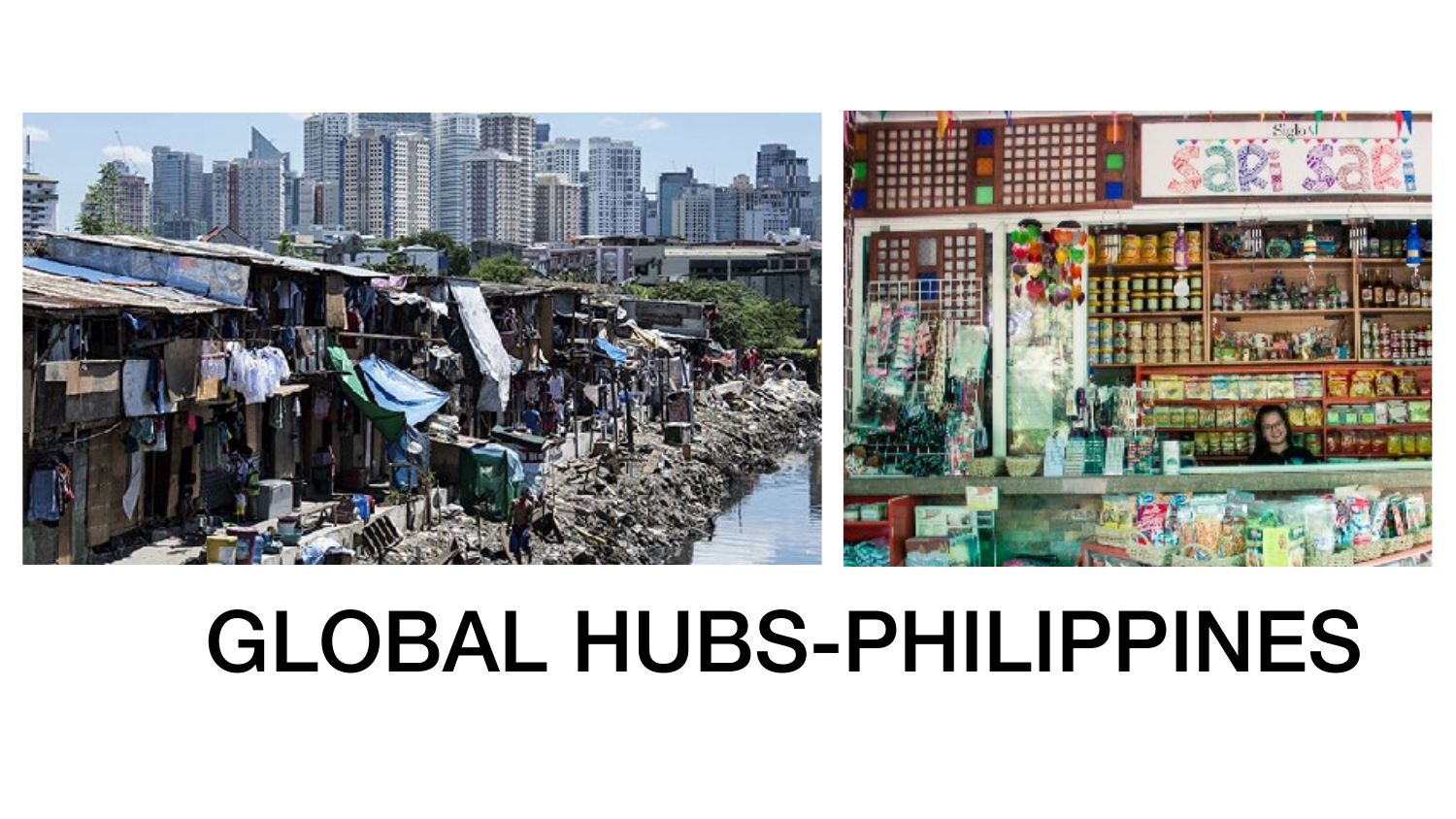>Situated in the western Pacific Ocean, it consists of about **7,641 islands**  that are categorized broadly under **three main geographical divisions**  from north to south: Luzon (North), Visayas (Central), and Mindanao (South). These are further divided into 17 regions, 81 provinces, 145 cities, 1,489 municipalities, and 42,036 barangays.

>Located near the Pacific Ring of Fire and close to the equator makes the Philippines **prone to earthquakes and typhoons**, but also endows it with **abundant natural resources** and some of the world's greatest biodiversity.

>A population of at least **100 million**. As of January 2018, it was the **eighth-most populated country in Asia** and the 12th most populated country in the world.

>A large **agricultural sector**; however, services have come to dominate the economy. Agriculture employs 30% of the Filipino workforce as of 2014. Agriculture accounts for 11% of Philippines GDP as of 2014. The type of activity ranges from small subsistence farming and fishing to large commercial ventures with significant export focus. Rice & Sugar crops are grown in large quantities in Philippines.

>Much of the industrial sector is based on **processing and assembly operations in the manufacturing** of electronics and other high-tech components, usually from foreign multinational corporations. Others include shipbuilding, automotive, aerospace, offshoring & outsourcing and tourism.

### Country Overview









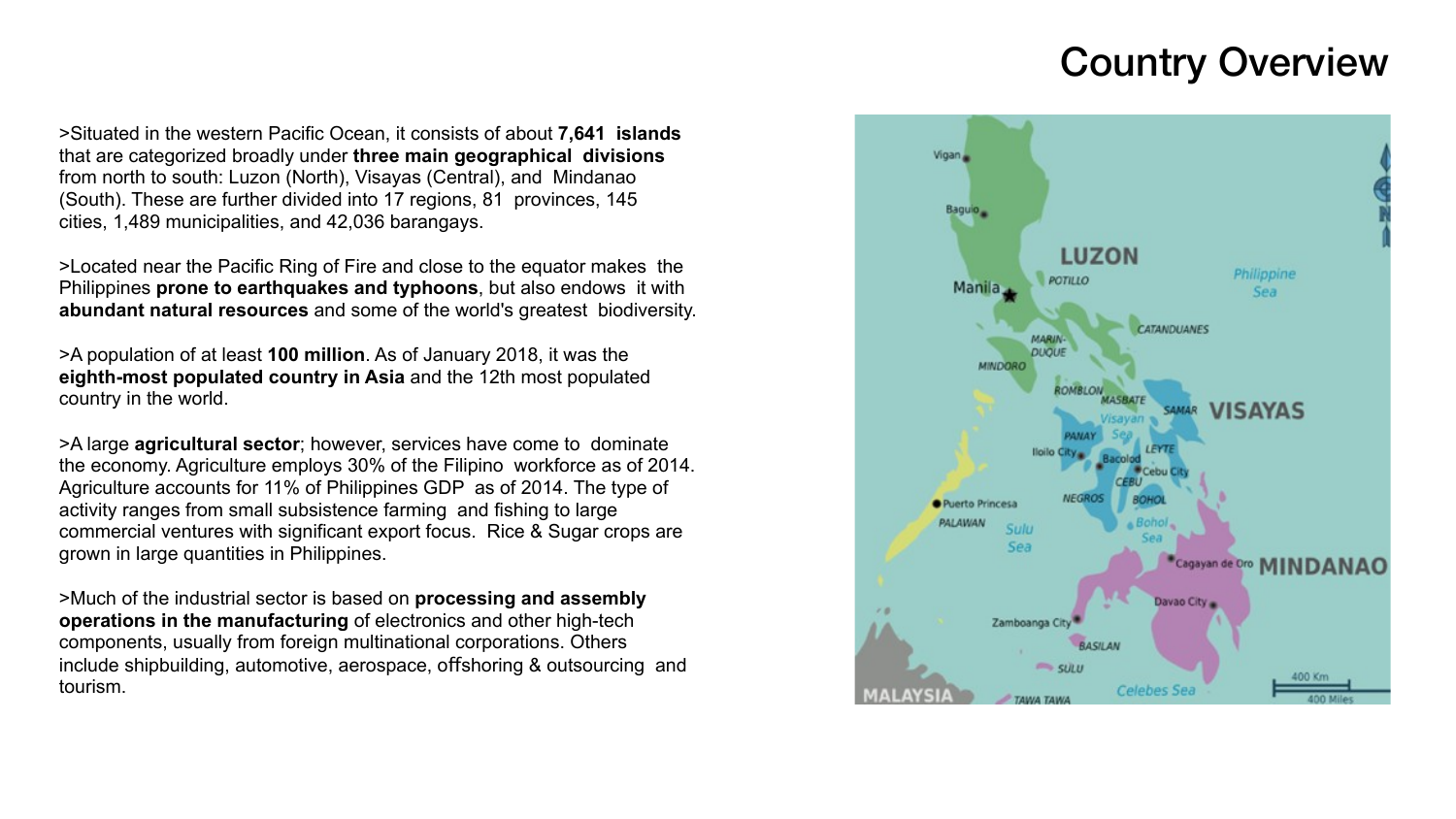### **Power Situation**

➡The Philippines' energy mix as of 2016 includes coal (43%); hydro (11%); geothermal (12%); oil-based (7.5%); natural gas

(26% and wind/solar/biomass (0.5%)

- ➡The Philippines is divided into three electrical grids, one each for Luzon, the Visayas and Mindanao. As of June 2016, the total installed capacity in the Philippines was 20,055 megawatts (MW), of which 14,348 MW was on the Luzon grid.
- ➡Meralco is the Philippines' largest distribution utility. Power distribution outside the Metro Manila area is handled by private distribution utilities (23+) and electric cooperatives (120+).
- ➡12% of Filipinos have no access to electricity.; 20 million of the population are without electricity

#### **Issues with Grid extension**

- ➡The archipelagic geology of the Philippines poses unique challenges in the distribution of centralised energy
- ➡Most bulk generation sites are found far from the load centers, necessitating use of long-distance transmission lines. While the three main grids encompass each island group, many islands still remain off-grid, relying on localized power plants or power barges for supply.
- ➡Prone to natural disasters, aging that causes the steel and

wood towers to corrode or decay, and grid security are

compromised by informal settlements and insurgent groups

#### **Energy Poverty**

‣There are **32, 403 sitios without sufficient choice** in accessing adequate, affordable, reliable, high-quality, safe and environmentally benign energy services to support economic and human development. makers, Peasants with small farms/fishing equipment, Blue collar employees ‣The **poor pay on average eight times more** for the same unit of energy than other income groups. incomes in many developing countries.

- 
- 
- ‣**Under-served community segmentation**-Urban poor, Rural unemployed, Transient migrants, Traditional merchants and craft
	-
- ‣Poverty and energy deprivation go hand-in-hand with energy expenses, accounting for a significant proportion of household

‣Generally, **20%–30% of annual income in poor households is directly expended on energy fuels,** and an additional 20%– 40% is expended on indirect costs associated with collecting and using that energy such as healthcare costs, injuries, or loss of time.

‣PH has the **fourth highest electricity rate** per kilowatt hour in the world at US\$0.34 per kilowatt hour. ‣PH has an **electrification rate** of 89.7%

‣Independent assessments have indicated that **many cooperatives face financial and operating challenges and are in debt,**  and that only 18.8% operate at a profit and are financially viable.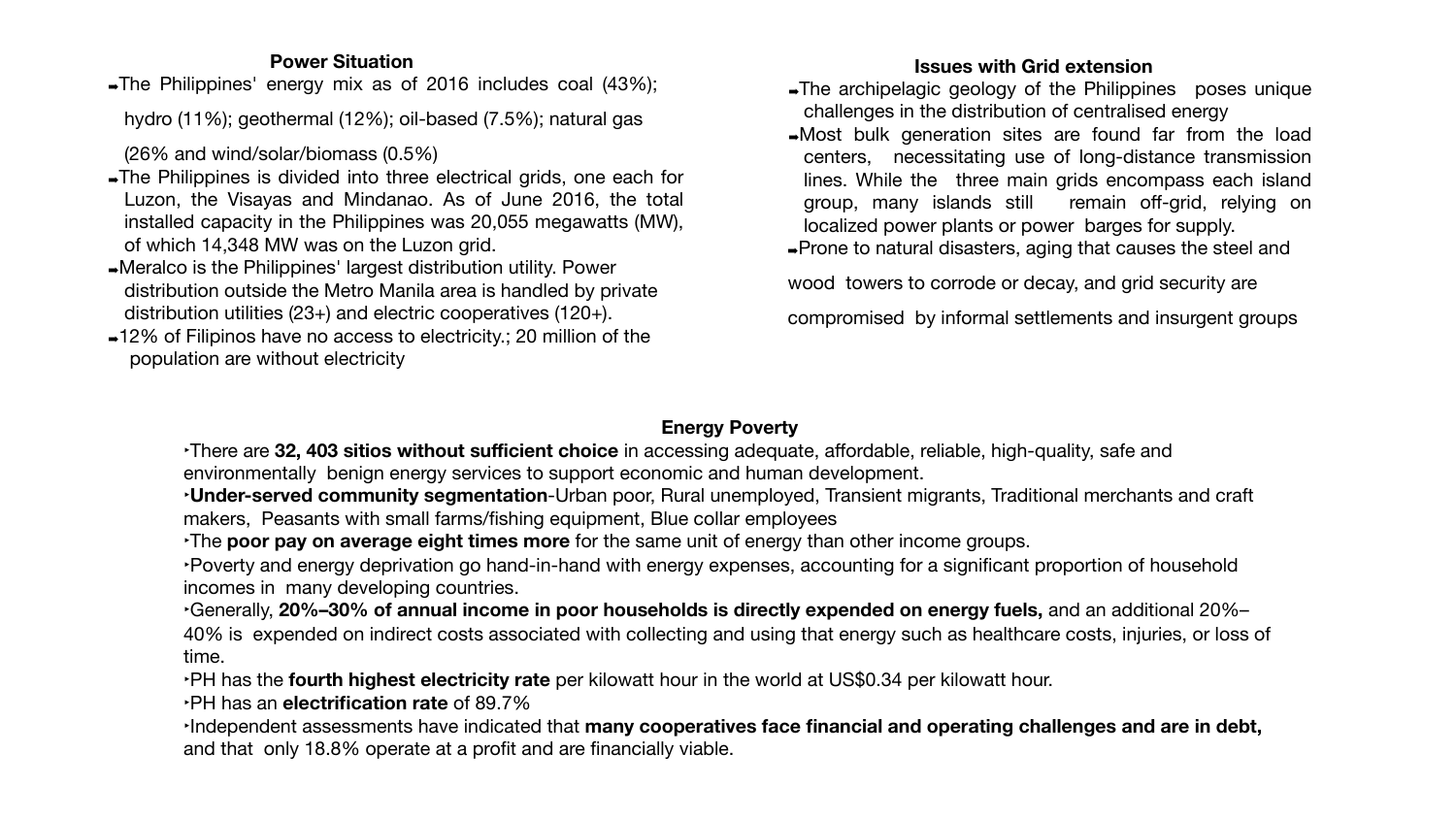To increase the impact of the Ramon Magsaysay Award, the Ramon Magsaysay Award Foundation (RMAF) created the Ramon Magsaysay Transformative Leadership Institute (RMTLI). Through RMTLI, the Foundation aims to meaningfully contribute to the eradication of material and spiritual poverty in Asia and the attainment of ecological balance, enduring peace, greater equity and social justice in the region. RMTLI aims to achieve these through three program streams. One of those streams- Partnerships for Asian Solutions- has the Ramon Magsaysay laureates and their transformative solutions at the core of the partnerships and programmatic design in order to replicate successful and tested solutions in ways that ensure sustainability and encourage further innovation.

In 2013, the Peace and Equity Foundation (PEF) requested RMTLI to organize an intensive study visit to SELCO for the PEF board and management and its private, civil society and government partners in renewable solar energy to formulate a future program that captured the following:

•Understanding how wide local networks (ex. NGOs, financial institutions, government etc) are built that play complementary roles in deploying sustainable

- •Understanding the importance of a needs based assessment in order to develop appropriate, context driven solutions.
- solutions within local contexts.
- •Gather insights around what and how "ecosystem" approach is systematically built for a social enterprise within a Philippines context.
- business planning, financial accountability, staff motivation, and customer care.

•Strengthening the ability of local partners, especially enterprises to develop well-structured, disciplined organizations, with *strong management systems* for



















As a result of the study visit, PEF also asked RMTLI to further explore with SELCO the possible next steps in transferring their social enterprise model and technology in the Philippines.

### Subsequently stakeholder dialogues were held in 2015 which underscored *the urgent need to build the multi-stakeholder 'social enterprise ecosystem' necessary for the successful scaling-up development outcomes particularly in basic well being and livelihoods using sustainable energy as a catalyst for poor communities in the Philippines.*

SELCO reiterated its willingness to transferring its knowledge and systems for appropriate use in the Philippine context; PEF to support the creation of sustainable social enterprises that will lift the living standards of poor communities; and RMTLI to design, steer and facilitate the complex process of replicating a proven Asian solution to renewable energy access for the poor. Thus, a three-way partnership project, the **SELCO-PEF-RMTLI Program**, was took shape.

Subsequently in 2016, 4 pilot sites were selected to be lead by a trifecta partnership of energy enterprise, financial institution and grassroots NGO. These pilots were designed to test, validate and demonstrate the issues related to designing and deploying sustainable energy solutions. Following which inputs were gathered on success factors related to key partnerships that had to come together, types of context driven technical, financial and ownership models among others.

## Timeline Of Interventions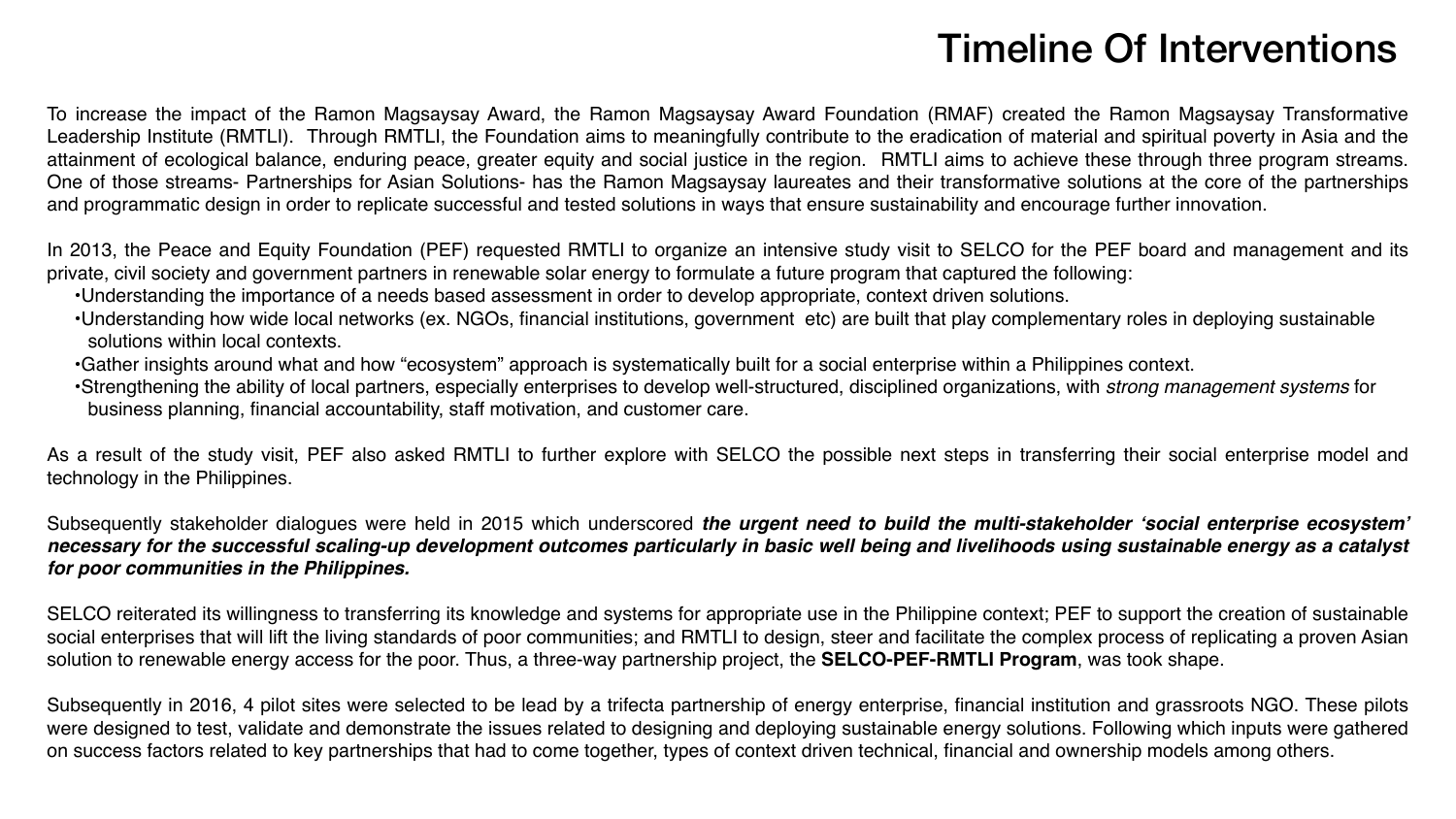



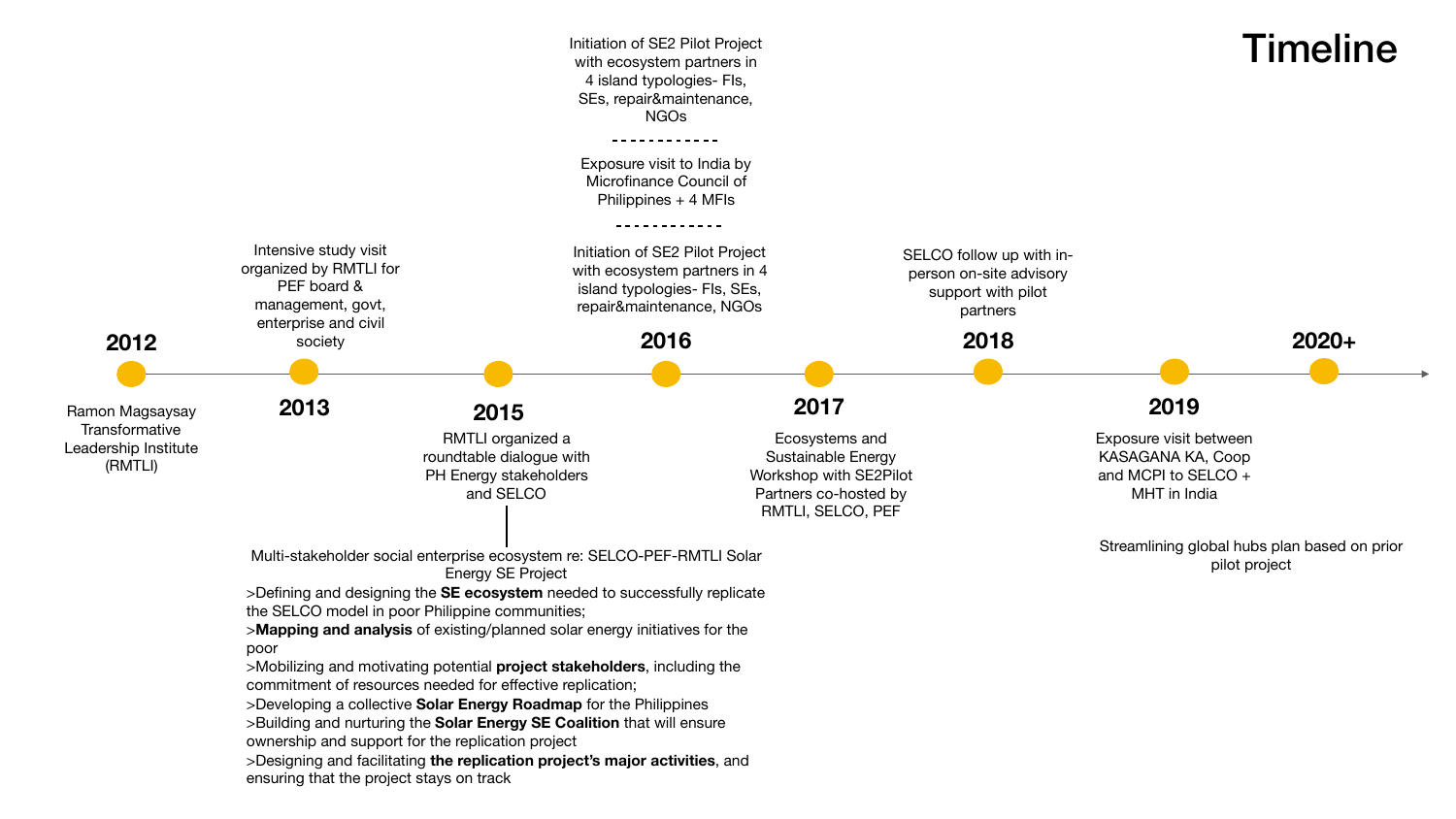**Place: Luzon Enterprise:** HSSI **FI:** ASKI **Typology: Fishing Community** 



**Place: Visayas Enterprise:** HSSI **Civil Society**: Iliolio Code **FI:** Fisherman Cooperative **Typology:** Fishing Community, cooperative

**Place: Metro Manila Enterprise:** Solar Solutions **Civil Society**: Kasagana Ka **FI:** Kasagana Coop **Typology:** Slum mining community, rental models, livelihoods

> **Place: Mindanao Enterprise:** One renewable **Civil Society**: Nagdilab **Typology:** Small and big boat fisheries, local insurgency, supportive local govt., govt. subsidized







## Pilot Sites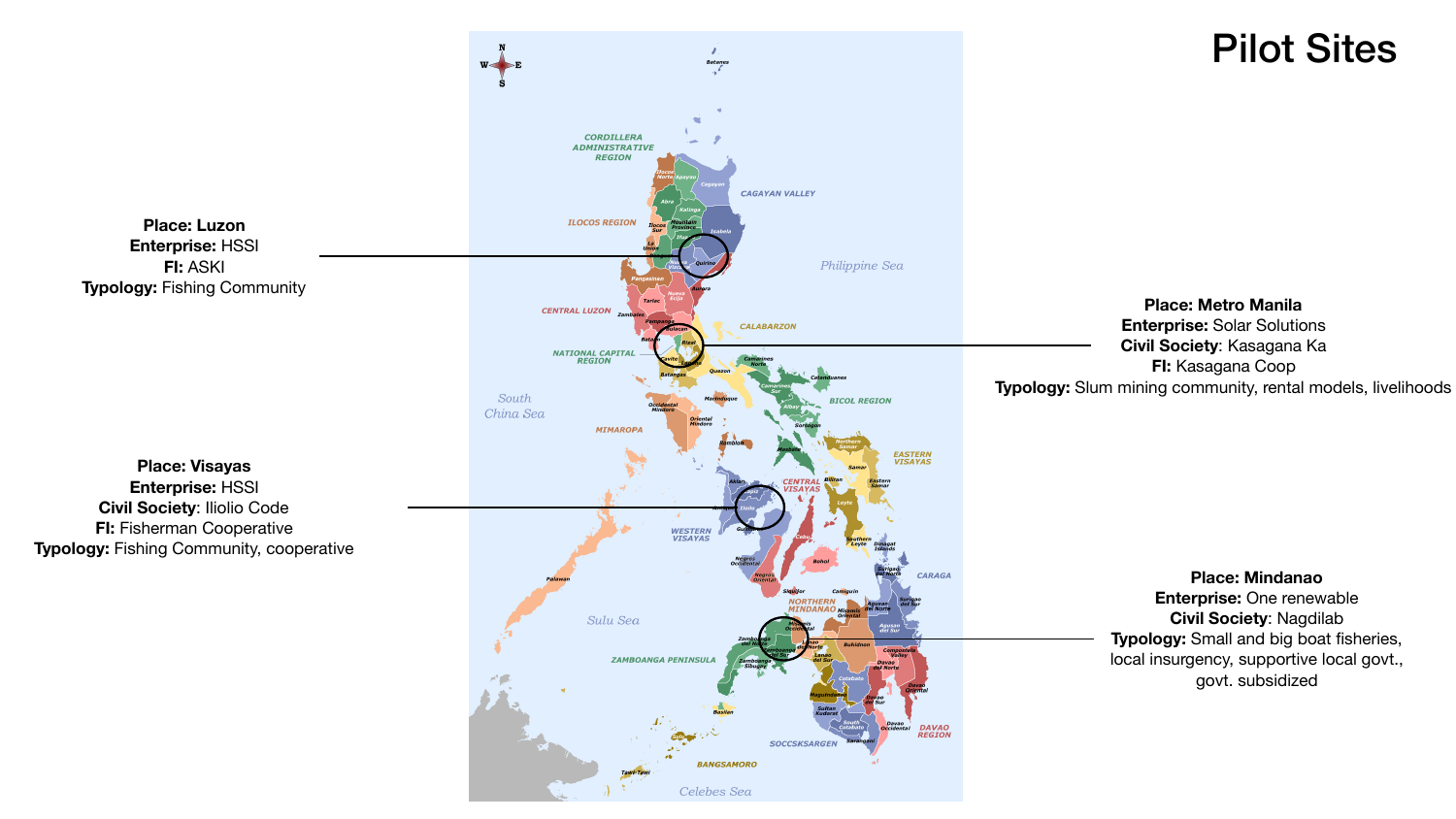### Going Forward

Institutionalization/ Influencing Policy

Human Resource Development

High risk innovation

#### *Vocational Training Institute*  Don Bosco TSPI



>High risk R&D monies for technical + financial innovation ex. livelihoods, education, SHLS typologies and models

### *Need for:*

>Vocational programs promoting local innovators and entrepreneurs





#### **Need for:**

>Financial inclusion >Spur local manufacturing >High risk R&D >Favorable DRE climate

### **Anchor Organization**

*Facilitator of ecosystem building Partnerships Fundraising Oversight Knowledge hub*

*Key Advantages* 

Strong appetite to look at an ecosystems approach